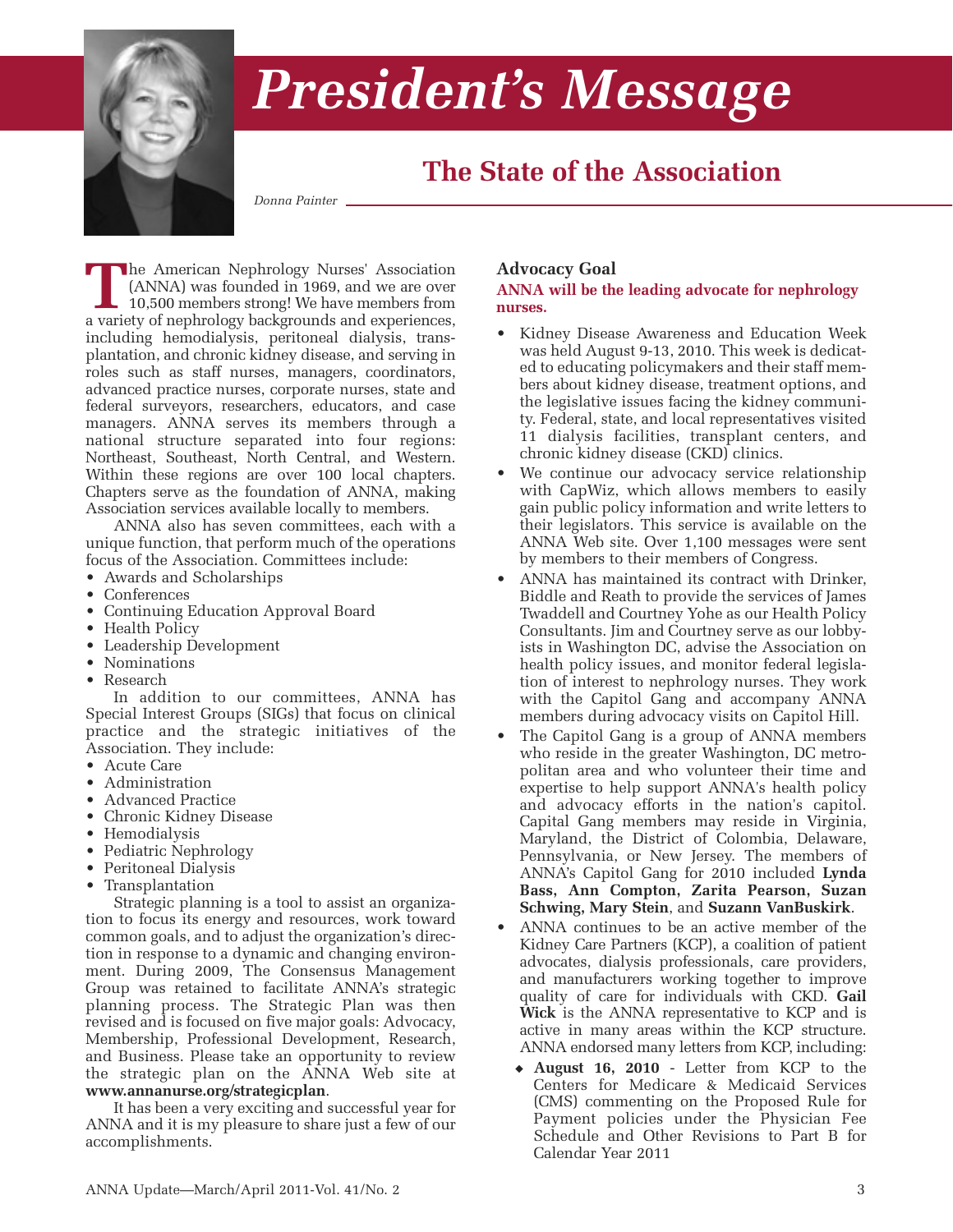- ◆ **September 24, 2010** Letter from KCP to CMS commenting on the proposed rule CMS-3206-P: Medicare program; End-Stage Renal Disease (ESRD) Quality-Incentive Program
- ◆ **September 24, 2010** Letter from KCP to CMS regarding the "End-Stage Renal Disease Prospective Payment System" Final Rule
- ◆ **December 17, 2010 –** Letter from KCP to the Medicare Evidence Development & Coverage Advisory Committee outlining principles to take into account when considering the evidence related to the use of erythropoiesis-stimulating agents for treatment of anemia in adults with chronic kidney disease.

 The full text of these letters is available online at **www.annanurse.org** (click on Health Policy and select Activities/Endorsements).

- ANNA joined the Nursing Community in advocating for support of Nursing Workforce Development Programs.
- ANNA assisted the nephrology community to better understand and implement the CMS final rule (published in July 2010), which defines a new bundled prospective payment system for facilities that furnish renal dialysis devices and home dialysis to Medicare beneficiaries with ESRD.
- ANNA participates in KCP's Performance Excellence and Accountability in Kidney Care (PEAK) Campaign. It is a voluntary quality improvement initiative to reduce mortality among first-year dialysis patients by 20% by the end of 2012. ANNA is well represented on the PEAK Expert Panels. Representatives include:
	- ◆ Technical/Curriculum Panel: **Norma Gomez** and **Gail Wick**
	- ◆ Patient/Family Engagement: **Jonathan Flores** and **Debra Hain**
- The Nurse in Washington Internship (NIWI) is an annual event sponsored by the Nursing Organizations Alliance, a coalition of 60 nursing associations. Participants spend a week in Washington, DC learning about health policy issues and visiting with their elected officials on Capitol Hill. In March 2011, the following ANNAsponsored participants attended NIWI: **Glenda Payne, Sheila Deziel, Deb Kaiser**, and **Gayle Hall**.

#### **Membership**

#### **Goal: All nephrology nurses will be members of ANNA.**

- To honor the dedicated nephrology nurses who care for patients with kidney disease, Nephrology Nurses Week was celebrated September 12-18, 2010. **Marilyn Eilert** was the advisor for ANNA's Nephrology Nurses Week with the theme *Nephrology Nurses Guiding You Through.* The theme highlights the way nephrology nurses advocate for their patients' best interests by guiding them through a complex health care system.
- The ANNA National Office staff provides excellent service and responds promptly and professionally to member requests. This year the

National Office had over 96,000 individual e-mail and telephone contacts with our members.

- ANNA's Virtual World continues to grow and has three components. Be sure to check out these valuable membership services:
	- 1. ANNA's Web site: **www.annanurse.org**
- 2. ANNA Connected: an online social and professional networking resource exclusively for ANNA members. This resource is designed to make your experience as an ANNA member more valuable while providing you the opportunity to network and collaborate with your peers. You are automatically enrolled in an existing ANNA community of which you are a member (chapter, region, SIG, etc.). This resource makes it easy to search for members and to make connections with professionals who share similar interests and goals. It is now easier than ever to connect with your ANNA peers. If you are part of a SIG, committee, etc., you can sign up to their eGroup to receive the latest information and communicate with other members of the group. Chapters, committees, SIGs, and other groups can upload files and collaborate online.
- 3. ANNA's Online Library: Each month ANNA highlights a new free continuing nursing education (CNE) session. In addition, content for National Symposia, Fall Meetings, Audio Conferences, and Webinars is also available. Online CNE for select sessions is available for a nominal fee.
- **Anne Webber** continued as ANNA Connected Liaison, assisting the National Office in delegating questions that might be posted within the site to the appropriate experts and peers in the nephrology community.
- The *ANNA Update*, edited by Managing Editor **Kathleen Thomas** and National Secretary **Sharon Longton**, is devoted to providing news about our association, chapters, and members, and is published six times a year.
- ANNA provides up-to-date information on Association activities and the world of nephrology with our electronic news service. Members receive association news and updates in the monthly *ANNA E-News*, while nephrology news and nursing issues are delivered every other week via the *RenalWEB E-News*.
- Each year ANNA members and chapters have the opportunity to nominate colleagues and/or apply themselves for a variety of awards, scholarships, and grants. This year over \$103,000 was available through ANNA awards, scholarships, and grants.
- The ANNA Resource Corps (ARC) is an online volunteer database for all ANNA members. **Sandy Bodin** was appointed as ARC Advisor. When a volunteer need is identified, the database is queried to retrieve the criteria and qualifications that match. Then, members are contacted regarding their interest in serving. Our goal is to provide as many members as possible with meaningful opportunities to be successful volunteers within their areas of expertise while respecting their per-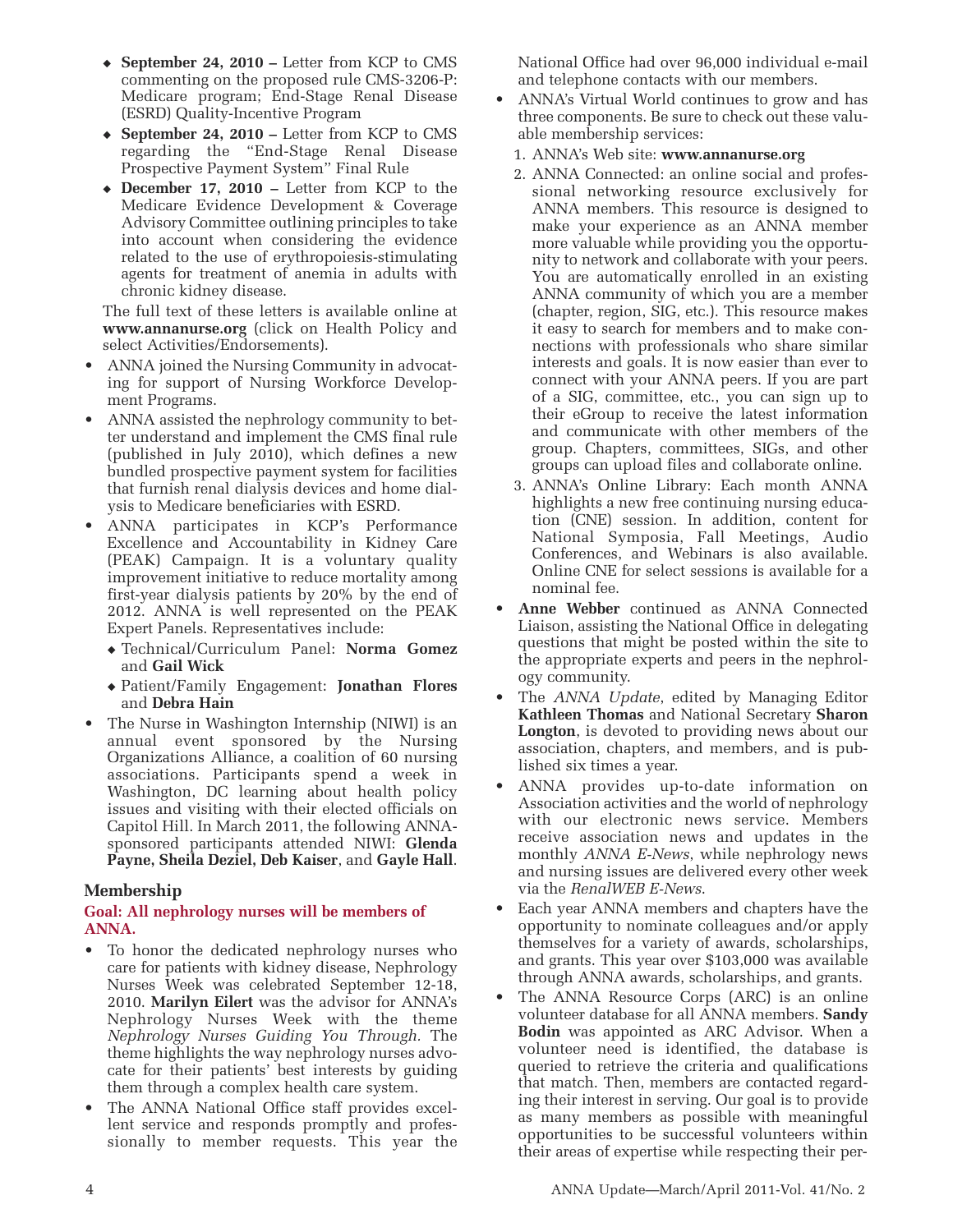sonal time. The ARC was queried 14 times this year to provide members with opportunities to volunteer in short-term projects.

- **Norma Gomez** served as editor of the *Nephrology Nursing Scope and Standards of Practice, 7th Edition* which was published this March. This publication provides current and relevant standards of practice and guidelines for care for nurses working with individuals with kidney disease.
- ANNA participated in the National Student Nurses' Association Annual Convention and Mid Year Conference. ANNA President-Elect **Rowena Elliott** presented an engaging program, "Nephrology Nursing: Across the Life Span," for student nurses at the annual convention in Orlando, FL, in April 2010. The mid year conference was held in Cincinnati, OH, in November, and **Maryann Lyon** represented ANNA at the Nursing Specialty Showcase.
- ANNA exhibited at the American Society of Nephrology (ASN) meeting, Members in attendance usually stop by to say hello, and nonmember nephrology nurses often stop to learn more about ANNA. ASN was held in Denver, CO, November 18-21, 2010. Immediate Past President **Donna Bednarski** and Executive Director **Mike Cunningham** attended, in addition to local ANNA chapter volunteers, including **Sigrid Bressler, Linda Pleiman**, and **Cecillio Valenueva**.
- ANNA continues our partnership with the Kidney Community Emergency Response Coalition to ensure that the kidney community has a coordinated response to an emergency or disaster.
- ANNA is a member of the Nursing Organizations Alliance, a coalition of nursing organizations thatprovides a forum for identification, education, and collaboration building on issues of common interest to advance the nursing profession. ANNA President **Donna Painter** represented ANNA at the Alliance's Annual Fall Summit in Portland, OR, on November 18-20, 2010.
- The American Nurses Association (ANA) Organizational Affiliates has 23 members, including ANNA. An organizational affiliate of ANA is a national nursing organization that meets criteria established by the ANA House of Delegates and is granted this status by the Board of Directors. **Debra Hain** is the ANNA representative to the ANA Congress on Nursing Practice and Economics.
- A task force was created to recommend improved services for ANNA's Special Interest Groups.
- YouTube videos were produced to support membership development initiatives.

#### **Professional Development Goal**

#### **ANNA will advance the professional growth and development of nephrology nursing.**

• The *Nephrology Nursing Journal*, ANNA's peer reviewed scholarly journal, is published six times a year. The Editorial Board, under the leadership of Editor **Beth Ulrich** and Associate Editor **Karen Robbins**, fill each issue with innovative articles, pertinent research findings, educational supplements, and department features. Our journal is respected worldwide by the nephrology community. This year several articles were audio recorded and posted as downloadable audio files in ANNA's Online Library. **Lesley Dinwiddie, Kathleen Garcia, Nancy Colobong Smith**, and **Amy Woodard** volunteered their voices.

- ANNA hosted the 41st National Symposium in San Antonio, May 2-5, 2010, with over 1,000 in attendance. The theme was *Integrating a Culture of Caring into a Technological World.*
- The Volunteer Leaders' Workshop (VLW) was held again this year for all incoming chapter officers, regional officers, committee chairpersons and designates, SIG leaders, and staff to promote a collective spirit of service among all volunteer leaders. Under the direction of **Marilyn Eilert** along with the Leadership Development Committee, attendees were able to collaborate and network with other volunteer leaders.
- The 2010 Fall Meeting was held at The Paris Las Vegas Hotel in Las Vegas, NV, October 9-11. The meeting addressed the challenges of providing care to patients with CKD within a variety of clinical settings. The program featured a new optional full-day preconference workshop titled *The New Nephrology Nurse Manager.*
- ANNA audio conferences were offered in the fall and transitioned to Webinars this winter:
	- ◆ ANNA's Fall Audio Conference was held November 2 and 9, 2010, and featured **Clara Neyhart**, who presented on *Common Gastro intestinal Complaints from Patients with CKD*.
	- ◆ ANNA's Winter Webinar, held February 15 and 22, 2011, featured Jean Colaneri presenting on *Inflammatory Gastrointestinal Disorders in Patients with CKD.*
- The 42nd National Symposium will be held in Boston, MA, on March 27-30, 2011.
- ANNA believes that certification is an essential component of specialty nursing practice and the Nephrology Nursing Certification Commission (NNCC) credentialing body is essential to serve the nephrology nursing community.
- ANNA once again joined Amgen to conduct kidney screenings at NBC-sponsored Health Fairs throughout the country. Members assisted participants by completing health assessments, identifying risk factors for kidney disease, and providing counseling to those with identified risks. **Mary Haras** coordinated the Chicago screening at the Navy Pier on June 5-6, 2010; and **Linda Takvorian** coordinated the Los Angeles screening at the Los Angeles Convention Center on June 26-27, 2010.
- **Donna Bednarski** represented ANNA at the 39th European Dialysis and Transplant Nurses Association/European Renal Care Association (EDTNA/ERCA) International Conference in Dublin, Ireland on September 18-20, 2010.
- Northeast Vice President **Kim Alleman** represented ANNA at the Canadian Association of Nephrology Nurses and Technologists (CANNT)